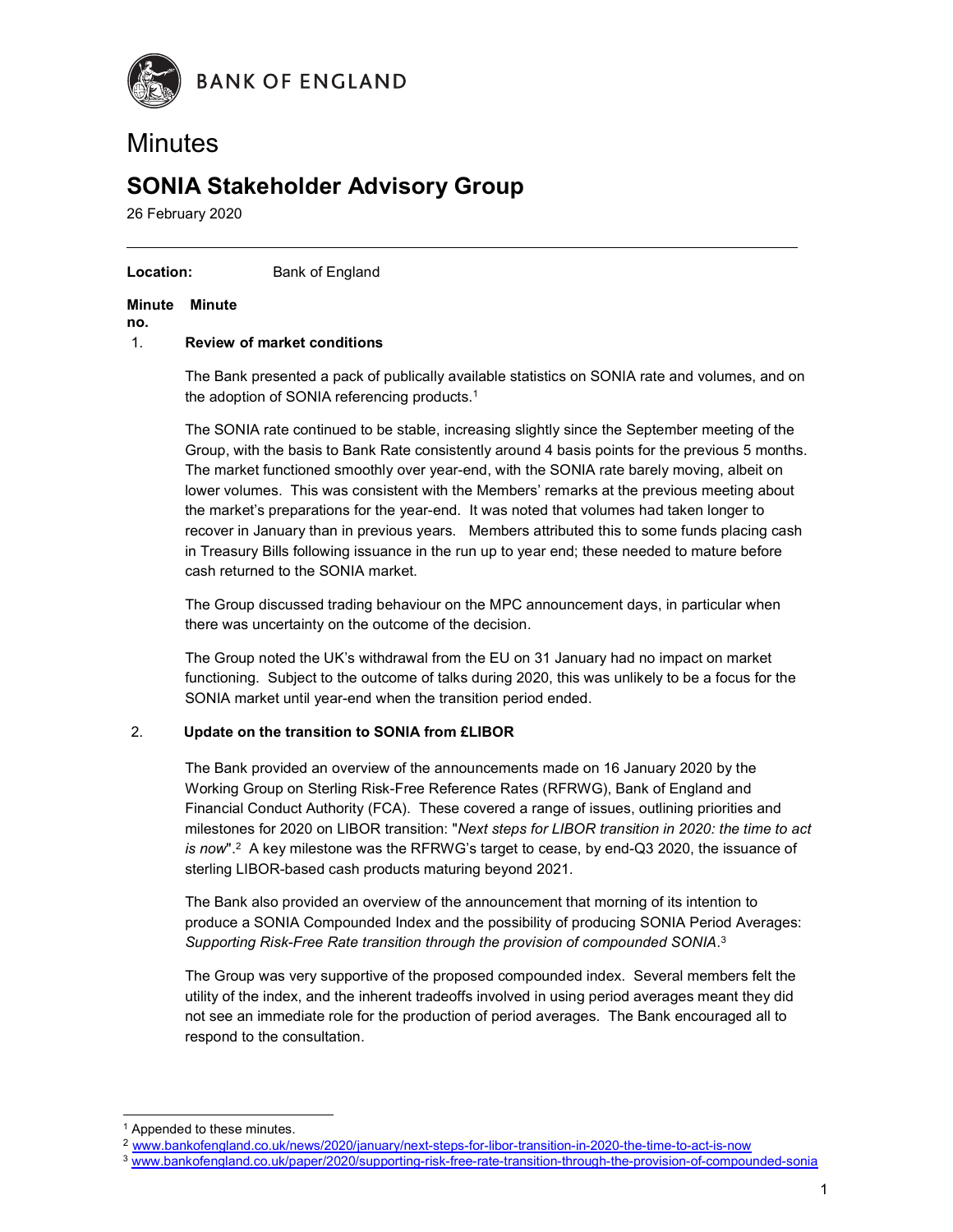#### 3. The evolving uses of SONIA

The market of SONIA referencing loans had been growing slowly, although the RFRWG Q3 target for ceasing to issue LIBOR referencing products had focused minds. The Bank's announcement on producing a compounded index was seen as very helpful by simplifying the calculation of rates payable in contracts and by encapsulating a number of conventions.

It was discussed that the £FRN market had been considering on whether a change in the conventions adopted to provide a degree of payment certainty should be changed. The convention had been to use an 'observational lag', but a recent issuance had adopted an 'observational shift'. It was noted that the Bank's proposed SONIA Compounded Index was compatible with the observational shift methodology.

A Member noted that the SONIA referencing CD market was growing very slowly, in part through a lack of agreement on the appropriate conventions to adopt. It was agreed the RFRWG's bonds sub group should consider this question.

#### 4. A discussion of implications for participants in the underlying overnight unsecured deposit market of increased use of SONIA

As the market for products referencing SONIA increased, participants in the sterling overnight unsecured market would increasingly also be offering products that reference SONIA. The SONIA reporters understand the need to have robust systems and conduct controls in place.

The Bank noted that all reporters to Form SMMD, a subset of which was used as input data in the SONIA calculation methodology, were required to meet all aspects of the Form SMMD Reporting Instructions which set out technical requirements for reporting as well as controls required. Two Senior Managers under the UK Senior Managers Regime attested to their firm's compliance with these instructions on an annual basis.

The Bank had discussed also this issue with the FCA, as the conduct regulator, who had provided the following view.

The FCA see this circumstance as not different to other situations where a firm is a significant participant in a market that is measured by a benchmark and also has financial exposure to that benchmark. Examples include:

- Libor
- ICE Swap Rate where traders can trade in the underlying swaps and in the referenced swaptions.

The FCA they believe that in such scenarios they would expect banks to have a robust control framework in place which identifies the potential conflicts of interest at trader, desk and firm level and implements controls to mitigate the risks.

Such controls could include:

- Physical segregation between desks and individuals who transact in sterling money market transactions and those who use SONIA in their contracts
- Communications surveillance between individuals who have been identified as having conflicts of interest
- Transaction monitoring to identify trading behaviour which may indicate misconduct
- Implementation of remuneration policies which do not incentivise misconduct

The mitigating controls should be proportionate to the risks identified and subject to the appropriate level of governance and oversight.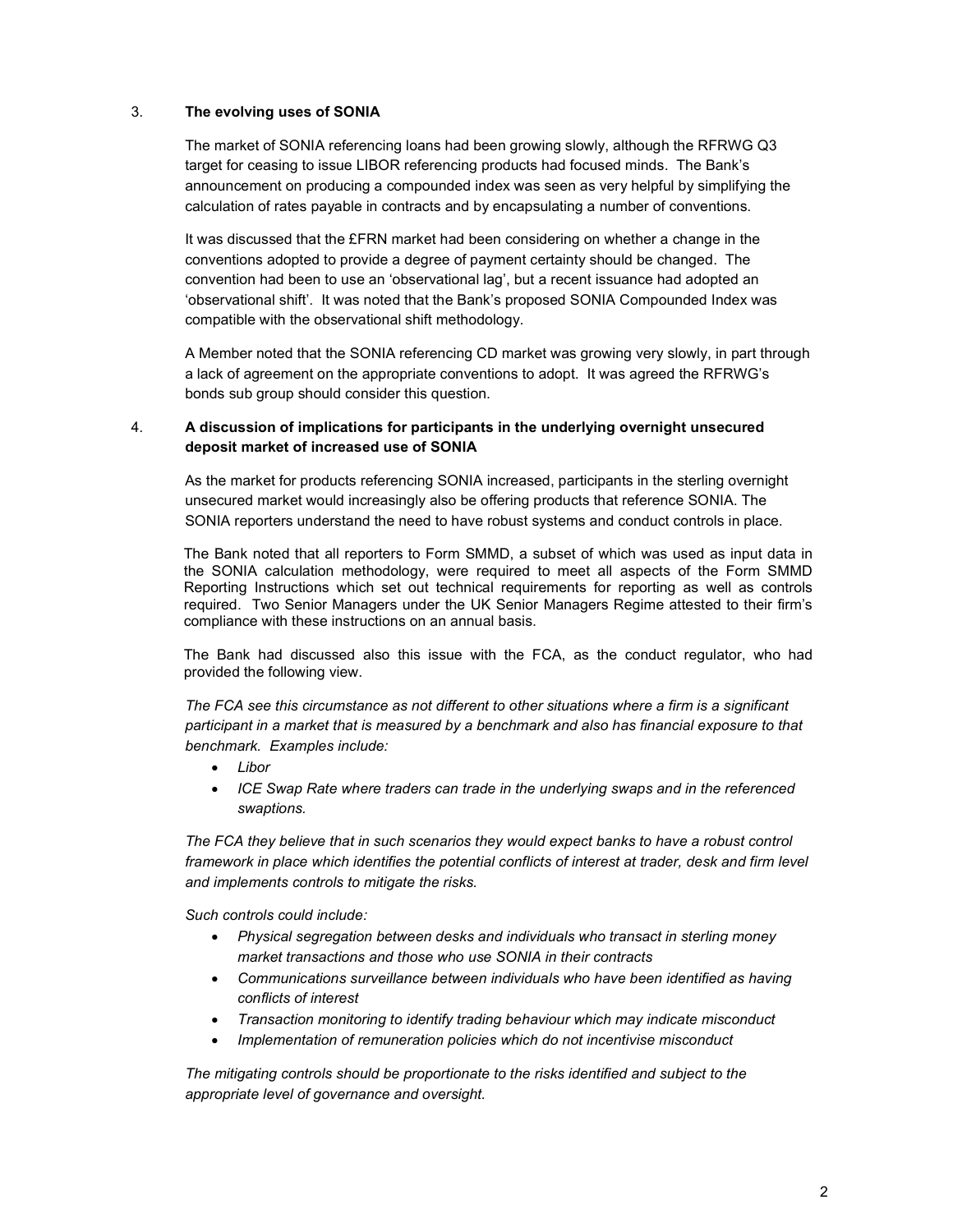### 5. Future discussion topics

The Group expressed interest in the Bank providing further updates on the transition away from £LIBOR at future meetings, including the work of the Tough Legacy Task Force.

#### 6. AOB

The Bank noted this was Richard Moore's final meeting as inaugural chair of the Group as his term on the SONIA Oversight Committee was ending. He was thanked for his work in establishing the smooth functioning of the group. This was endorsed by the members of the Group.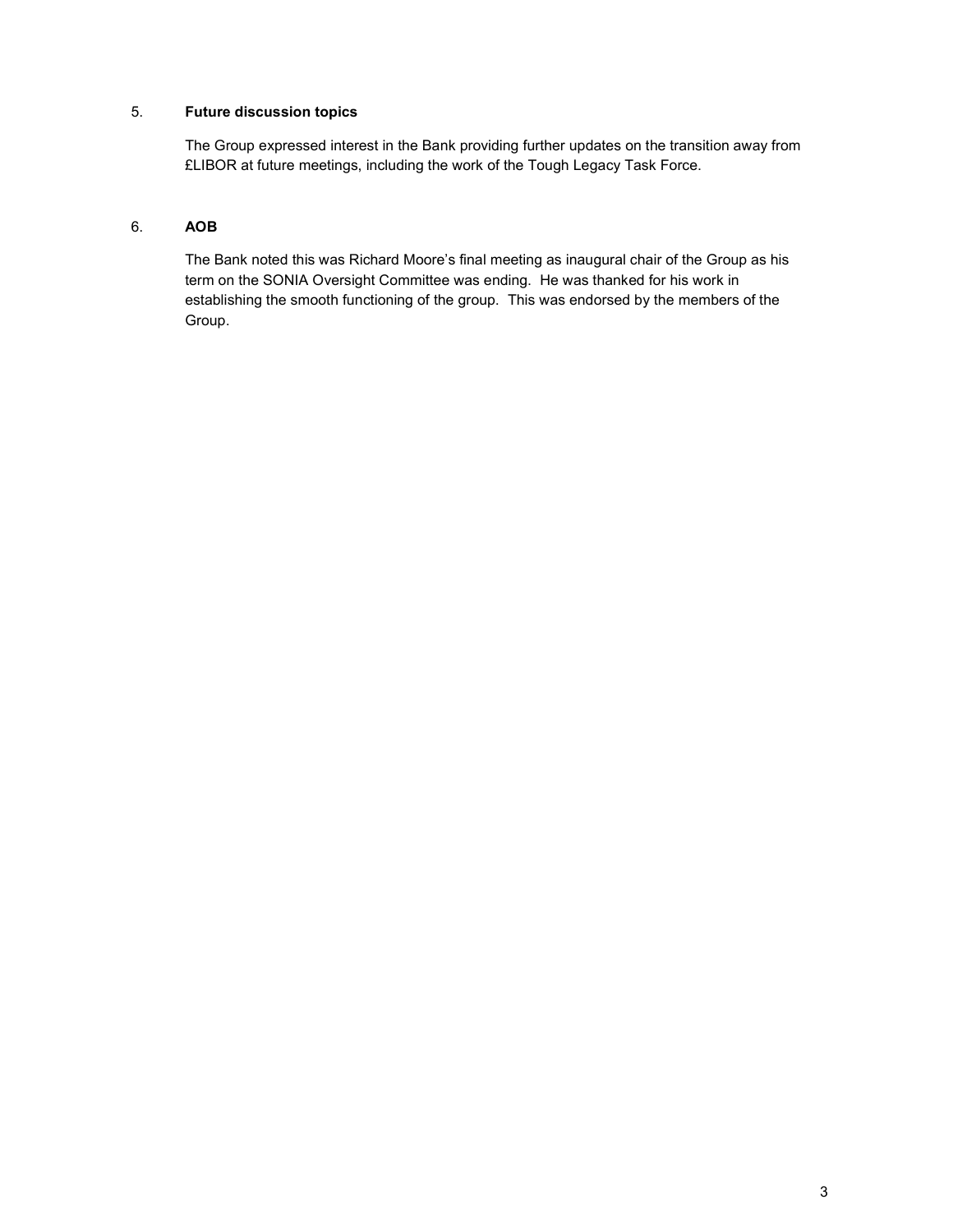#### Attendees:

| Chair                      | Richard Moore (Independent member of SONIA Oversight Committee) |  |  |  |
|----------------------------|-----------------------------------------------------------------|--|--|--|
| <b>External Member</b>     | Julia Black (Independent member of SONIA Oversight Committee)   |  |  |  |
| CurveGlobal                | lan Murphy                                                      |  |  |  |
| <b>HSBC</b>                | James Murphy                                                    |  |  |  |
| Insight Investment         | Robert Gall                                                     |  |  |  |
| <b>ISDA</b>                | Jonathan Martin                                                 |  |  |  |
| JP Morgan AM               | Olivia Maguire                                                  |  |  |  |
| LCH.                       | <b>Philip Whitehurst</b>                                        |  |  |  |
| LGIM                       | John Wherton                                                    |  |  |  |
| Mizuho                     | Rob Thurlow                                                     |  |  |  |
| <b>RBC Capital Markets</b> | Sean Taor                                                       |  |  |  |
| <b>RBS</b>                 | Donal Quaid                                                     |  |  |  |
| Société Generalé           | Romain Sinclair                                                 |  |  |  |
| Bank of England            | Will Parry                                                      |  |  |  |
|                            | Tom Horn                                                        |  |  |  |
|                            | Joanna McLafferty                                               |  |  |  |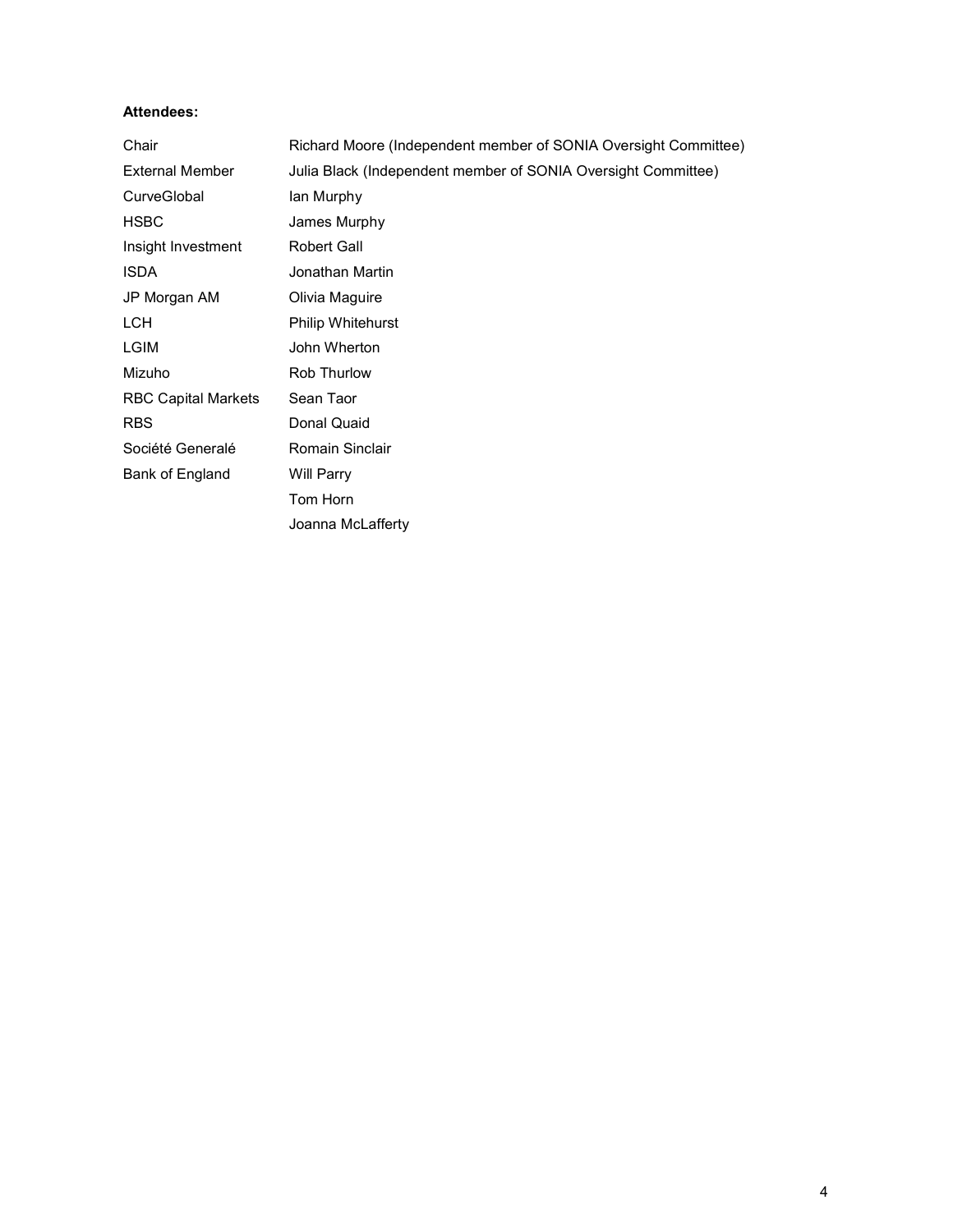# SONIA Stakeholder Advisory Group February 2020

# PUBLISHED SONIA STATISTICS

# Chart 1: SONIA volumes



Source: Bank of England

### Chart 2: SONIA rates and percentiles



Source: Bank of England